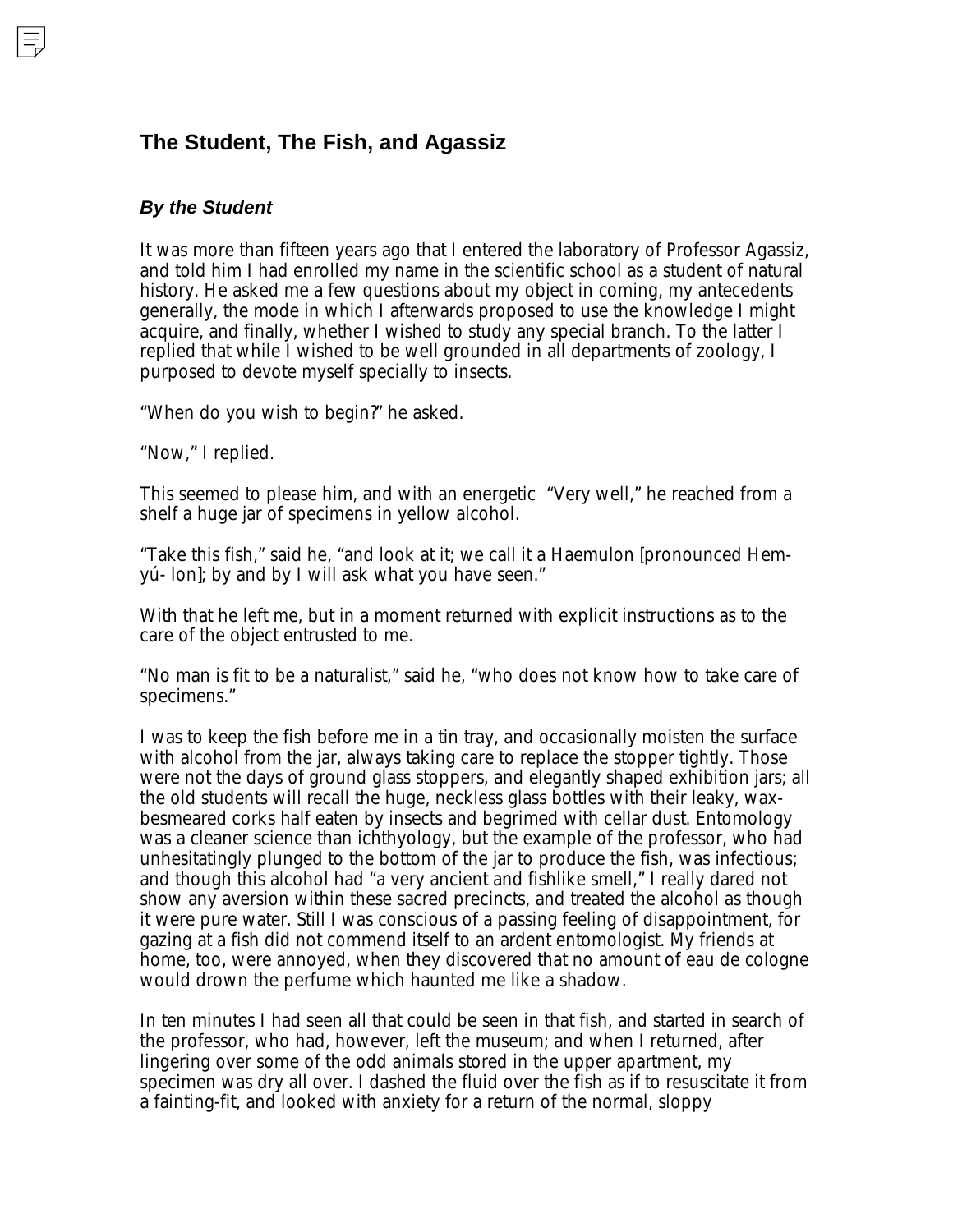appearance. This little excitement over, nothing was to be done but return to a steadfast gaze at my mute companion. Half an hour passed, an hour, another hour; the fish began to look loathsome. I turned it over and around; looked it in the face—ghastly; from behind, beneath, above, sideways, at a three-quarters' view just as ghastly. I was in despair; at an early hour I concluded that lunch was necessary; so, with infinite relief, the fish was carefully replaced in the jar, and for an hour I was free.

On my return, I learned that Professor Agassiz had been at the museum, but had gone and would not return for several hours. My fellow students were too busy to be disturbed by continued conversation. Slowly I drew forth that hideous fish, and with a feeling of desperation again looked at it. I might not use a magnifying glass; instruments of all kinds were interdicted. My two hands, my two eyes, and the fish; it seemed a most limited field. I pushed my finger down its throat to feel how sharp its teeth were. I began to count the scales in the different rows until I was convinced that that was nonsense. At last a happy thought struck me—I would draw the fish; and now with surprise I began to discover new features in the creature. Just then the professor returned.

"That is right," said he; "a pencil is one of the best of eyes. I am glad to notice, too, that you keep your specimen wet and your bottle corked."

With these encouraging words he added,—

"Well, what was it like?"

He listened attentively to my brief rehearsal of the structure of parts whose names were still unknown to me: the fringed gill—arches and movable operculum; the pores of the head, fleshy lips, and lidless eyes; the lateral line, the spinous fin, and forked tail; the compressed and arched body. When I had finished, he waited as if expecting more, and then, with an air of disappointment,—

"You have not looked very carefully; why," he continued, more earnestly, "you haven't seen one of the most conspicuous features of the animal, which is as plainly before your eyes as the fish itself; look again, look again!" and he left me to my misery.

I was piqued; I was mortified. Still more of that wretched fish! But now I set myself to my task with a will, and discovered one new thing after another, until I saw how just the professor's criticism had been. The afternoon passed quickly, and when, towards its close, the professor inquired,—

"Do you see it yet?"

"No," I replied, "I am certain I do not, but I see how little I saw before."

"That is next best," said he earnestly, "but I won't hear you now; put away your fish and go home; perhaps you will be ready with a better answer in the morning. I will examine you before you look at the fish."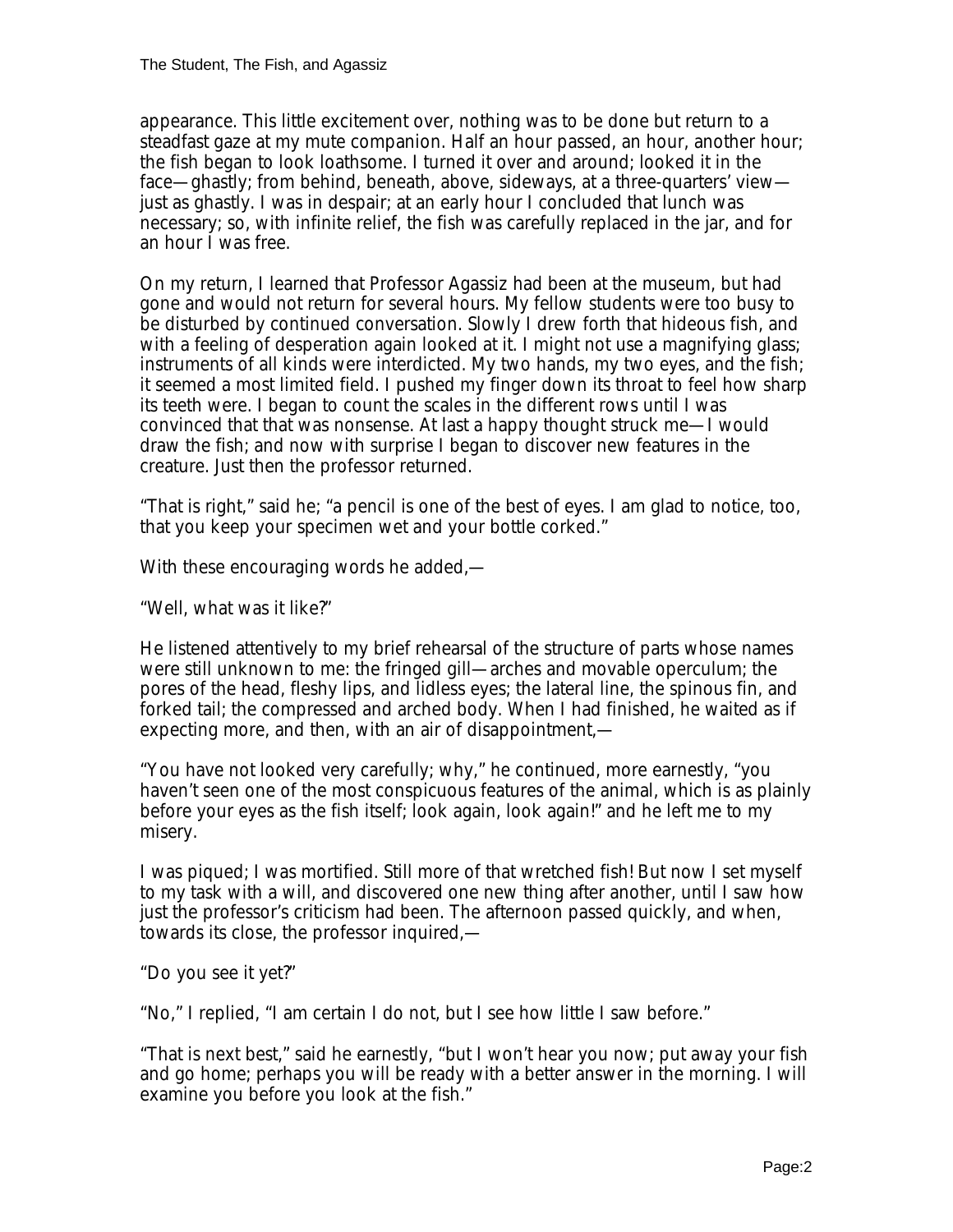This was disconcerting; not only must I think of my fish all night, studying, without the object before me, what this unknown but most visible feature might be; but also, without reviewing my new discoveries, I must give an exact account of them the next day. I had a bad memory; so I walked home by Charles River in a distracted state, with my two perplexities.

The cordial greeting from the professor the next morning was reassuring; here was a man who seemed to be quite as anxious as I that I should see for myself what he saw.

"Do you perhaps mean," I asked, "that the fish has symmetrical side with paired organs?"

His thoroughly pleased, "Of course, of course!" repaid the wakeful hours of the previous night. After he had discoursed most happily and enthusiastically—as he always did—upon the importance of this point, I ventured to ask what I should do next.

"Oh, look at your fish!" he said, and left me again to my own devices. In a little more than an hour he returned and heard my new catalogue.

"That is good, that is good!" he repeated, "but that is not all; go on." And so, for three long days, he placed that fish before my eyes, forbidding me to look at anything else, or to use any artificial aid. "Look, look, look," was his repeated injunction.

This was the best entomological lesson I ever had—a lesson whose influence has extended to the details of every subsequent study; a legacy the professor has left to me, as he has left it to many others, of inestimable value, which we could not buy, with which we cannot part.

A year afterward, some of us were amusing ourselves with chalking outlandish beasts upon the museum blackboard. We drew prancing star-fishes; frogs in mortal combat; hydra-headed worms; stately craw-fishes, standing on their tails, bearing aloft umbrellas; and grotesque fishes, with gaping mouths and staring eyes. The professor came in shortly after, and was amused as any, at our experiments. He looked at the fishes.

"Haemulons, every one of them," he said. "Mr. ---------- drew them."

True; and to this day, if I attempt a fish, I can draw nothing but Haemulons.

The fourth day, a second fish of the same group was placed beside the first, and I was bidden to point out the resemblances and differences between the two; another and another followed, until the entire family lay before me, and a whole legion of jars covered the table and surrounding shelves; the odor had become a pleasant perfume; and even now, the sight of an old, six-inch, worm-eaten cork brings fragrant memories!